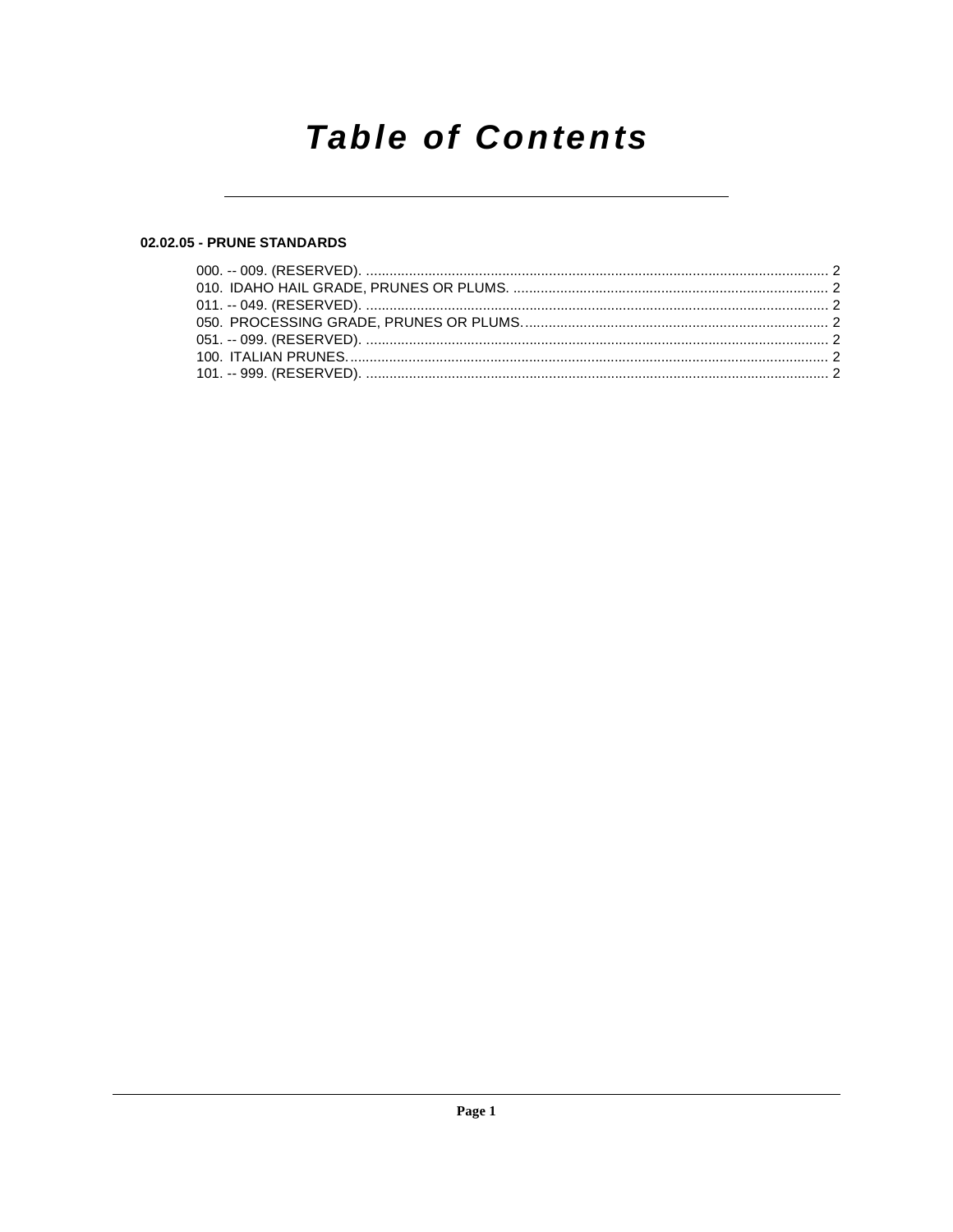#### **IDAPA 02 TITLE 02 CHAPTER 05**

## **02.02.05 - PRUNE STANDARDS**

#### **(by Provision of Title 22, Chapter 7, Idaho Code)**

#### <span id="page-1-1"></span><span id="page-1-0"></span>**000. -- 009. (RESERVED).**

#### <span id="page-1-8"></span><span id="page-1-2"></span>**010. IDAHO HAIL GRADE, PRUNES OR PLUMS.**

This grade shall consist of plums or prunes of one variety or similar varietal characteristics which shall meet all requirements of the U.S. No. 1 grade provided that not to exceed twenty-five percent (25%) by count may show hail marks which are well healed. (7-1-93) marks which are well healed.

#### <span id="page-1-3"></span>**011. -- 049. (RESERVED).**

#### <span id="page-1-12"></span><span id="page-1-4"></span>**050. PROCESSING GRADE, PRUNES OR PLUMS.**

Grading shall be based on the current (May 22, 1958) U.S. Standards for Plums and Prunes as defined in paragraph 51.1522, U.S. Combination including subsequent paragraphs related to U.S. Combination with the following  $\alpha$  exceptions:  $(7-1-93)$ 

**01. Minimuim Size**. The minimum size shall be one and one-third (1-1/3) inches diameter, meaning the shortest dimension measured through the center of the fruit at right angles to a line from stem to blossom end. All smaller fruit shall be graded as culls as per Subsection 050.04 below. (7-1-93)

**02.** Infestation. Worm damage (infestation) is limited to one percent (1%) maximum. (7-1-93)

**03. Fruit Sugar Content**. As related to maturity the fruit sugar (soluble solids) content of eighteen (18) degrees F brix as a minimum based on samples of random sample of five (5) pounds, pits removed, using at least ten (10) whole fruit. (7-1-93) ten  $(10)$  whole fruit.

**04. Cullage Tolerance**. A tolerance of five percent (5%) cullage (worm infestation limited to one percent (1%)) will be accepted without dockage, but all cullage over ten percent (10%) the TOTAL WILL BE CLAIMED, further that the processor reserves the right to reject all loads over twenty percent (20%) defects or over, or to renegotiate with the grower outside of these conditions if the grower wishes to sell on this basis. (7-1-93)

#### <span id="page-1-5"></span>**051. -- 099. (RESERVED).**

#### <span id="page-1-10"></span><span id="page-1-6"></span>**100. ITALIAN PRUNES.**

<span id="page-1-9"></span>**01. Idaho No. 1**. Idaho No. 1 to be exactly as the specifications and definitions of the current U.S. No. 1 with the one exception as follows: Sub. paragraph (a) of 51.1521 (31 F.R. (6240) effective April 23, 1966, delete the words "be fairly well colored" and insert in lieu thereof "have two-thirds (2/3) of the surface with purplish color", thus sub (a) of 51.1521 will read, "Italian type prunes shall have two-thirds (2/3) of the surface with purplish color and, unless otherwise specified, shall not be less than one and one-eighth  $(1-1/8)$  inches in diameter". (See paragraph. 51.1525).  $(7-1-93)$  (7-1-93)

<span id="page-1-11"></span>**02. Nomenclature**. The nomenclature, U.S. No. 1 of 51.1521 (31 F.R. 6240) will read "Idaho No. 1". All other factors of the United States Standards for Fresh Plums and Prunes, effective April 23, 1966, shall remain in force and effect in defining the definitions of the rules of Idaho No. 1, as well as handbooks, administrative directives, base color minimum and applications thereof. (7-1-93)

### <span id="page-1-7"></span>**101. -- 999. (RESERVED).**